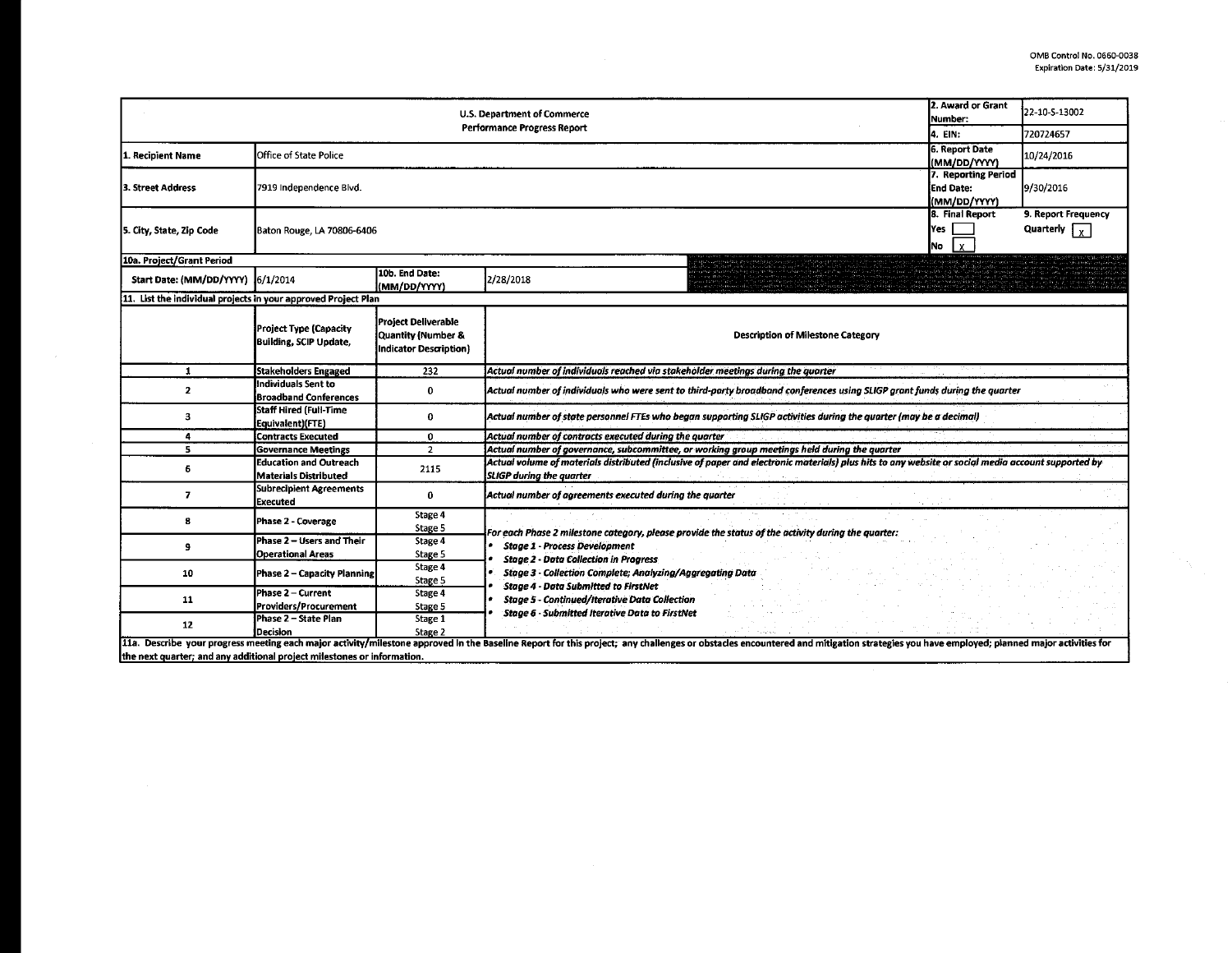1. Outreach Attendees: Regional Coverage Workshop Attendees: Region 1-33, Region 3-24, Region 4-20, Region 6-17, Region 6-29, Region 7-35, Region 8-19, Region 9-21, Total for Coverage Workshop-198. Parish Meetings: 16-Cadd Chiefs, 18-Bossier Fire Chiefs. 232-TOTAL People attended all outreach presentations.

2. Out of State/Conference Travel: None

3. Staff Hires: None.

4. Contract(s) Executed: None

5. Governance Meetings Held: SIEC Meeting-July 27, 2016, Broadband Subcommittee-September 26, 2016.

6. Outreach: 232-Brochures handed out, 198 FirstNet Use of State & Local Infrastructure FAQ sheet, 198 FirstNet by the Numbers = 628 Total Materials Distributed. Twitter: 52-New Followers Jul-Sep, 458-Total Followers as of 229-Tweets Jul - Sep. Website: 1435 hits, 1137 users, 78% of sessions were from new visitors.

7. Subrecipient Agreements: None.

8. Data has been collected, compiled and submitted via Dropbox 9/30/15. Additional inputs submitted 9/30/16.

9. Data has been collected, compiled and submitted automatically via CASM and via Dropbox 9/30/15. If the MOST remains active, agencies may continue to submit info and inform the process. Additional inputs submitted 9/30/16.

10. Data has been collected, compiled and submitted automatically via CASM and via Dropbox 9/30/15. If the MDST remains active, agencies may continue to submit info and inform the process. Additional inputs submitted 9/30/

11. Data has been collected, compiled and submitted automatically via CASM. If the MOST remains active, agencies may continue to submit info and inform the process.

12. Our State Plan review process is still under review with LA Firstnet staff and our new Governor. Anticipated process should be finalized in the next quarter.

## 11b. If the project team anticipates requesting any changes to the approved Baseline Report in the next quarter, describe those below. Note that any substantive changes to the Baseline Report must be approved by the Depart Commerce before implementation.

No substantive changes anticipated.

11c. Provide any other information that would be useful to NTIA as it assesses this project's progress.<br>Louisiana submitted significant data collection effort that took place over this quarter. The State of Louisiana augme information was received from our Metro areas and submitted to FirstNet for capacity planning efforts. To gather the non-MDST data for the second data collection opportunity, LA FirstNet staff held a series of Coverage Wor the 9 Governor's Office of Homeland Security and Emergency Preparedness (GOHSEP) regions. A total of 198 members of our public safety community participated in these workshops. As a result, our partners identified (2) map were previously submitted as part of our 2015 Data Collection Submission that required update/replacement. These (2) layers are maps of the Points of Distribution (POD) locations and Department of Health and Hospitals- Hos Locations. These updated layers are included in this latest submission. Additional inputs on layers were received from stakeholders and will be used as part of network planning with FirstNet and ultimately with their netwo a result of the previously referenced RFP.

11d. Describe any success stories or best practices you have identified. Please be as specific as possible.

None this quarter.

| 12. Personnel                                                                                                                                              |                                                                                                   |                                                                                                                                                                                                                                                                                        |                                                                                                                                                                                                                                                                                                           |                      |                               |                   |                 |                                         |                                                 |
|------------------------------------------------------------------------------------------------------------------------------------------------------------|---------------------------------------------------------------------------------------------------|----------------------------------------------------------------------------------------------------------------------------------------------------------------------------------------------------------------------------------------------------------------------------------------|-----------------------------------------------------------------------------------------------------------------------------------------------------------------------------------------------------------------------------------------------------------------------------------------------------------|----------------------|-------------------------------|-------------------|-----------------|-----------------------------------------|-------------------------------------------------|
| 12a. If the project is not fully staffed, describe how any lack of staffing may impact the project's time line and when the project will be fully staffed. |                                                                                                   |                                                                                                                                                                                                                                                                                        |                                                                                                                                                                                                                                                                                                           |                      |                               |                   |                 |                                         |                                                 |
| Fully staffed.                                                                                                                                             |                                                                                                   |                                                                                                                                                                                                                                                                                        |                                                                                                                                                                                                                                                                                                           |                      |                               |                   |                 |                                         |                                                 |
| 12b. Staffing Table - Please include all staff that have contributed time to the project. Please do not remove individuals from this table.                |                                                                                                   |                                                                                                                                                                                                                                                                                        |                                                                                                                                                                                                                                                                                                           |                      |                               |                   |                 |                                         |                                                 |
| <b>Job Title</b>                                                                                                                                           | FTE%                                                                                              |                                                                                                                                                                                                                                                                                        | <b>Project (s) Assigned</b>                                                                                                                                                                                                                                                                               |                      |                               |                   |                 |                                         |                                                 |
| <b>Technology Consultant</b>                                                                                                                               | 50                                                                                                |                                                                                                                                                                                                                                                                                        | Lead and overall technology advisor to all projects.                                                                                                                                                                                                                                                      |                      |                               |                   |                 |                                         | No change                                       |
| <b>Grant Administrator</b>                                                                                                                                 | 5                                                                                                 |                                                                                                                                                                                                                                                                                        | Lead and overall grant administrator for this grant program.                                                                                                                                                                                                                                              |                      |                               |                   |                 |                                         | No change                                       |
| Program Manager                                                                                                                                            | 100                                                                                               |                                                                                                                                                                                                                                                                                        | Lead and overall project implementation and direction.                                                                                                                                                                                                                                                    |                      |                               |                   |                 |                                         | No change                                       |
| Outreach Coordinator                                                                                                                                       | 100                                                                                               | stakeholders.                                                                                                                                                                                                                                                                          | Lead and develop and implement outreach and education plans. Coordinate outreach to local and tribal jurisdictions, communicate information to key                                                                                                                                                        |                      |                               |                   |                 |                                         | No change                                       |
| Technology Specialist                                                                                                                                      | 50                                                                                                |                                                                                                                                                                                                                                                                                        | Responsible for technology outreach, education and consultation to the state. Consult and assist public safety agencies on their future needs as well as<br>plan guidelines. Participate in SCIP updates on Broadband related activities. Act in advisory capacity on all technical matters.              |                      |                               |                   |                 |                                         | No change                                       |
| Technology Specialist                                                                                                                                      | 50                                                                                                |                                                                                                                                                                                                                                                                                        | Responsible for technology outreach, education and consultation to the state. Consult and assist public safety agencies on their future needs as well as<br>No change<br>plan guidelines. Participate in SCIP updates on Broadband related activities. Act in advisory capacity on all technical matters. |                      |                               |                   |                 |                                         |                                                 |
| <b>Grant Coordinator</b>                                                                                                                                   | 20                                                                                                | Provide grant administrative and coordination support, including completing progress reports, reimbursements and ensuring grant activities are<br>completed on time.                                                                                                                   |                                                                                                                                                                                                                                                                                                           |                      |                               |                   |                 |                                         | No change                                       |
| Statewide Interoperability<br>Coordinator (SWIC)                                                                                                           |                                                                                                   | Provide oversight for the SLIGP grant, ensuring that all activities are completed on time and within budget. The SWIC will be the primary point of contact<br>for consultation with FirstNet, and will work to expand the State's governance structure and ensure the SCIP is updated. |                                                                                                                                                                                                                                                                                                           |                      |                               |                   |                 |                                         | No change                                       |
| 13. Subcontracts (Vendors and/or Subrecipients)                                                                                                            |                                                                                                   |                                                                                                                                                                                                                                                                                        |                                                                                                                                                                                                                                                                                                           |                      |                               |                   |                 |                                         |                                                 |
| 13a. Subcontracts Table - include all subcontractors. The totals from this table must equal the "Subcontracts Total" in Question 14f.                      |                                                                                                   |                                                                                                                                                                                                                                                                                        |                                                                                                                                                                                                                                                                                                           |                      |                               |                   |                 |                                         |                                                 |
| Name                                                                                                                                                       | <b>Subcontract Purpose</b>                                                                        |                                                                                                                                                                                                                                                                                        | Type<br>(Vendor/Subrec.)                                                                                                                                                                                                                                                                                  | RFP/RFQ Issued (Y/N) | Contract<br>Executed<br>(Y/N) | <b>Start Date</b> | <b>End Date</b> | <b>Total Federal Funds</b><br>Allocated | <b>Total Matching Funds</b><br><b>Allocated</b> |
| <b>Sides and Associates</b>                                                                                                                                | Develop outreach materials, website and branded<br><b>Icontent for all LA FirstNet Materials.</b> |                                                                                                                                                                                                                                                                                        | Vendor                                                                                                                                                                                                                                                                                                    |                      | Y                             | 1/14/2015         | 3/31/2016       | \$325,000.00                            | \$0.00                                          |